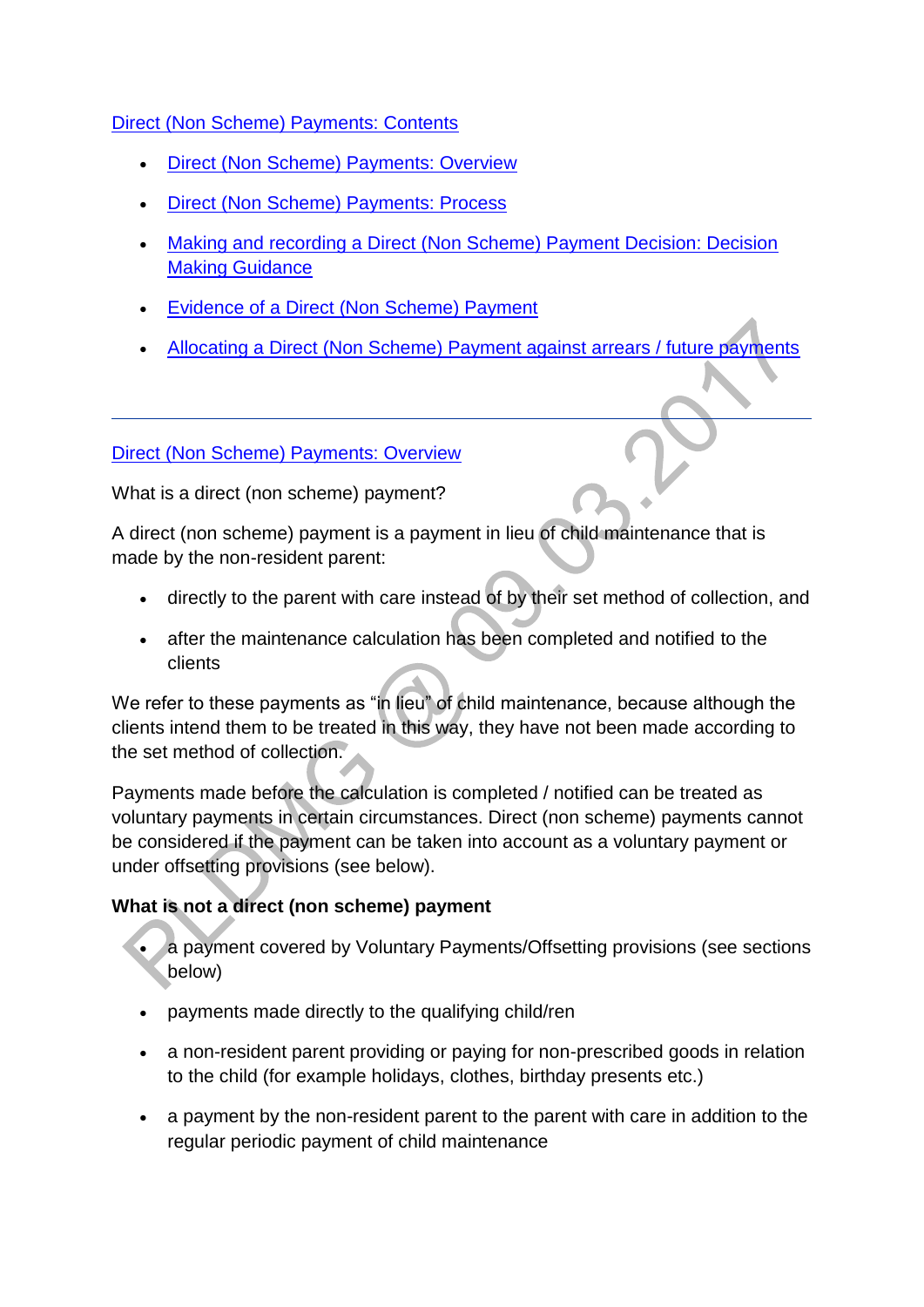- the transfer of property or assets by the non-resident parent to the parent with care
- any payments or goods for which the non-resident parent is ordered by a court to pay to the parent with care (for example as part of a divorce settlement)
- payments not provided for in this guidance, which have resulted in the Parliamentary Health Service Ombudsman (PHSO) / Independent Case Examiner (ICE) / Member of Parliament (MP) involvement or could provide embarrassment to Ministers or the CMG
- a payment of child maintenance arrears due to the Secretary of State paid directly to the parent with care by the non-resident parent with their regular maintenance

## **Voluntary payments**

Voluntary Payments occur when:

- an application for child maintenance has been made
- the maintenance calculation has not yet been completed and notified
- the non-resident parent has made voluntary payments to the parent with care, the CMG or a third party such as a mortgage lender, and
- the payment is made on or after the effective date

Refer to the quidance on [Voluntary Payments f](http://np-cmg-sharepoint.link2.gpn.gov.uk/sites/policy-law-and-decision-making-guidance/Pages/Voluntary%20Payments/Voluntary-Payments.aspx)or additional information.

## **Offsetting**

Offsetting Debt is a discretionary power which enables the Commission, in specific circumstances, to offset parents' liabilities to pay child maintenance against debt on a case and/or current liability.

Refer to the guidance on [Third Party Offsetting o](http://np-cmg-sharepoint.link2.gpn.gov.uk/sites/policy-law-and-decision-making-guidance/Pages/Offsetting/Offsetting---Third-party-payments.aspx)r Role [Reversal / Split Care](http://np-cmg-sharepoint.link2.gpn.gov.uk/sites/policy-law-and-decision-making-guidance/Pages/Role%20reversal%20and%20split%20care%20offsetting/Role-reversal-and-split-care-offsetting.aspx)  [Offsetting](http://np-cmg-sharepoint.link2.gpn.gov.uk/sites/policy-law-and-decision-making-guidance/Pages/Role%20reversal%20and%20split%20care%20offsetting/Role-reversal-and-split-care-offsetting.aspx) for further advice.

## **Direct (non scheme) payments can be taken into account by treating them as overpayments**

Child Support Law allows the CMG to take certain direct (non scheme) payments into account by treating them as overpayments of child maintenance and using them to reduce arrears or ongoing maintenance. An overpayment has not actually been made in the usual sense, but we treat them like this for adjustment purposes. Whether this action is taken or not is at the CMG's discretion and will depend on the circumstances of the case.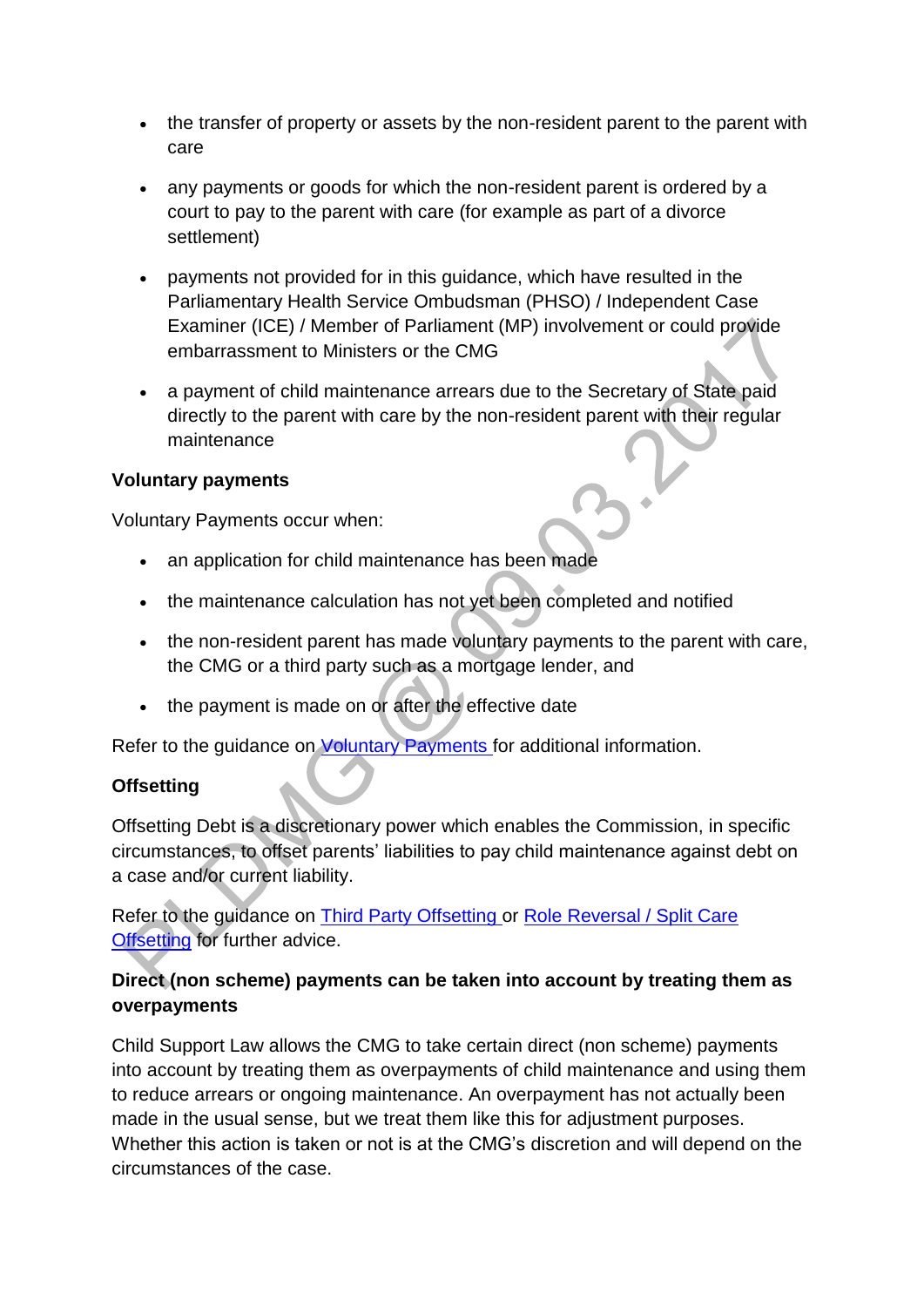NOTE: There is no specific legislative provision for this action. It is based on the policy supporting the collection of Child Maintenance.

#### [Return to contents](http://np-cmg-sharepoint.link2.gpn.gov.uk/sites/policy-law-and-decision-making-guidance/Pages/Direct%20non%20scheme%20payments/Direct-non-scheme-payments.aspx#%20Direct%20%28Non%20Scheme%29%20Payments%3a%20Contents)

#### [Direct \(Non Scheme\) Payments: Overview of decision process:](http://np-cmg-sharepoint.link2.gpn.gov.uk/sites/policy-law-and-decision-making-guidance/Pages/Direct%20non%20scheme%20payments/Direct-non-scheme-payments.aspx)

Despite having a set method of collection, it is recognised that some clients may continue to make occasional direct (non scheme) payments in lieu of child maintenance. The CMG should consider these exceptional payments and take them into account in certain circumstances.

If a parent with care or non-resident parent reports receiving or making direct (non scheme) payments in lieu of child maintenance, you need to:

- collect evidence supporting the payment;
- decide whether the payment has been made;
- decide whether the payment should be taken into account, and if so;
	- o adjust the arrears /ongoing maintenance to reflect the payment.

The decision making guidance explains when payments can be accepted and how they can be allocated.

Remember: The CMG supports and encourages Family Based Arrangements. Clients making direct (non scheme) payments should be reminded of this option and encouraged to make a Family Based Arrangement (particularly if direct (non scheme) payments have been for a prolonged period as opposed to one off payments). Clients should also be reminded that direct (non scheme) payments are not an alternative method of payment and may not always be taken into account.

## [Return to contents](http://np-cmg-sharepoint.link2.gpn.gov.uk/sites/policy-law-and-decision-making-guidance/Pages/Direct%20non%20scheme%20payments/Direct-non-scheme-payments.aspx#%20Direct%20%28Non%20Scheme%29%20Payments%3a%20Contents)

[Making and Recording a Direct \(Non Scheme\) Payment Decision: DMG:](http://np-cmg-sharepoint.link2.gpn.gov.uk/sites/policy-law-and-decision-making-guidance/Pages/Direct%20non%20scheme%20payments/Direct-non-scheme-payments.aspx) 

Whether a direct (non scheme) payment should be accepted or rejected is a discretionary decision. This means that clients cannot appeal against the decision, but they can challenge it through a Judicial Review.

It is essential that you record the reasons for your decision and the evidence you have taken into account. You must also demonstrate that you have considered the welfare of any child that your decision is likely to affect.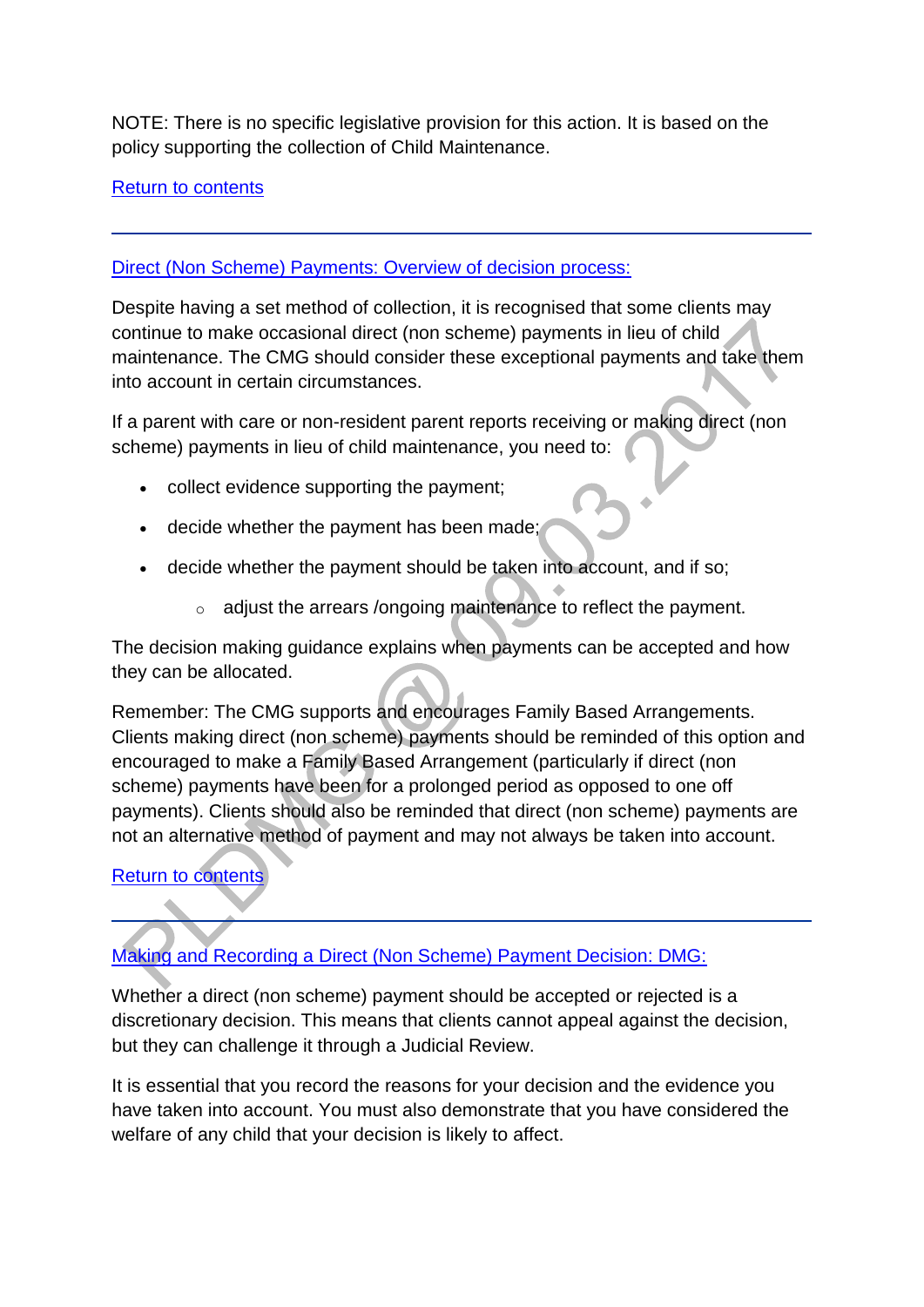Refer to the Discretionary Decision Making Guidance for further advice on making and recording [discretionary decisions.](http://np-cmg-sharepoint.link2.gpn.gov.uk/sites/policy-law-and-decision-making-guidance/Pages/Evidence%20and%20decision%20making/Evidence-and-decision-making.aspx)

Remember: any decision whether to accept or reject a direct (non scheme) payment must be reasonable in light of the evidence provided by both parents and any other information held by CMG. This is so that if the decision is challenged via a Judicial Review, the court will agree that the caseworker's decision was the only reasonable decision that could have been taken in light of the evidence presented to them.

When making your decision, you must take into account the welfare of any children likely to be affected, assess all the evidence provided by both parents and make a balanced decision on whether it is reasonable to accept that a direct (non scheme) payment has been paid. The decision and the evidence used to inform this decision should be clearly and correctly recorded in Notes.

Please remember: if a parent with care does not agree that direct (non scheme) payments have been made, there must be very persuasive evidence to prove that the direct (non scheme) payment was paid as the non-resident parent claims and that it was made in respect of child support maintenance in order to decide in favour of the non-resident parent.

[Return to contents](http://np-cmg-sharepoint.link2.gpn.gov.uk/sites/policy-law-and-decision-making-guidance/Pages/Direct%20non%20scheme%20payments/Direct-non-scheme-payments.aspx#%20Direct%20%28Non%20Scheme%29%20Payments%3a%20Contents)

# [Evidence of a Direct \(None Scheme\) Payment: Decision Making Guidance:](http://np-cmg-sharepoint.link2.gpn.gov.uk/sites/policy-law-and-decision-making-guidance/Pages/Direct%20non%20scheme%20payments/Direct-non-scheme-payments.aspx)

To confirm that a direct (non scheme) payment of child maintenance was made by the non-resident parent and received by the parent with care it is essential that you:

- speak to both parents to confirm the details of the payment, and
- where appropriate get a written declaration from them to support this

This written declaration is important and must be retained, as it could be used as evidence if the decision is challenged.

What evidence you gather and how you gather it will depend on who reports the payment, whether the parties agree and whether the parent with care returns the written declaration.

## **Parent with care reports the payment and both parties agree**

If the parent with care reports the payment, you need to confirm the period, amount, and purpose of the payments. (i.e. that the payments were made in lieu of child maintenance). You should consider whether it is appropriate to request a written declaration / evidence of the payment(s) from them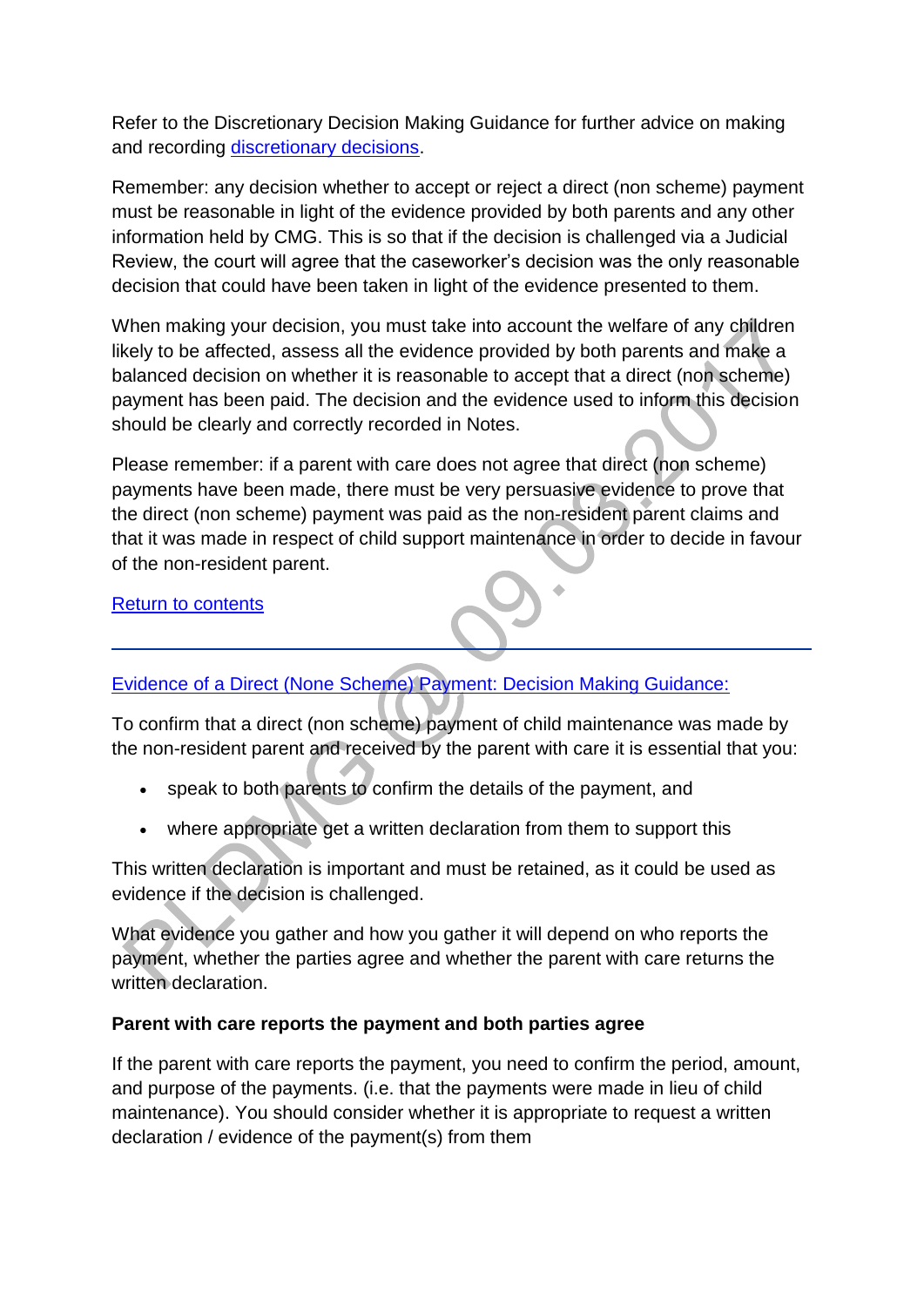You will also need to speak to the non-resident parent. If the non-resident parent agrees the period, amount and purpose of the payment then no additional evidence is required and the non-resident parent does not need to complete a written declaration.

In these circumstances you can accept the payment. See the decision making guidance for details of how to treat the payment.

NOTE: In complex cases you may decide that even though the parties agree, it is worthwhile asking the non-resident parent for a written declaration.

See the relevant section below for guidance on the action to take when the parties do not agree.

## **Non-resident parent reports the payment and both parties agree**

If the non-resident parent reports the payment, you should consider whether it is appropriate to request a written declaration / evidence of the payment(s) from them. This will only be used if the parent with care subsequently disputes the payment. However, you may decide it is appropriate to request this from the outset to avoid having to go back and ask for it after you have spoken to the parent with care. For example: this may be appropriate in complex cases (e.g. multiple payments) or in cases where the non-resident parent indicates the payment is likely to be disputed.

When you speak to the parent with care, you will need to check if they agree with the amount and purpose of the payment(s). You should consider whether it is appropriate to request a written declaration / evidence of the payment(s) from them.

In these circumstances you can accept the payment. See the decision making guidance for details of how to treat the payment.

See the relevant section below for guidance on the action to take when the parties do not agree.

# **When the parties do not agree**

If the parent with care and non-resident parent dispute:

- that a direct payment has been paid, or
- the amount of a direct payment

You must obtain information / evidence from both parties. When this has been obtained you will need to decide whether the payments that have been made should be treated as Direct (Non Scheme) Payment.

We will usually base our decision on whether the parent with care accepts that a payment was made in respect of child maintenance.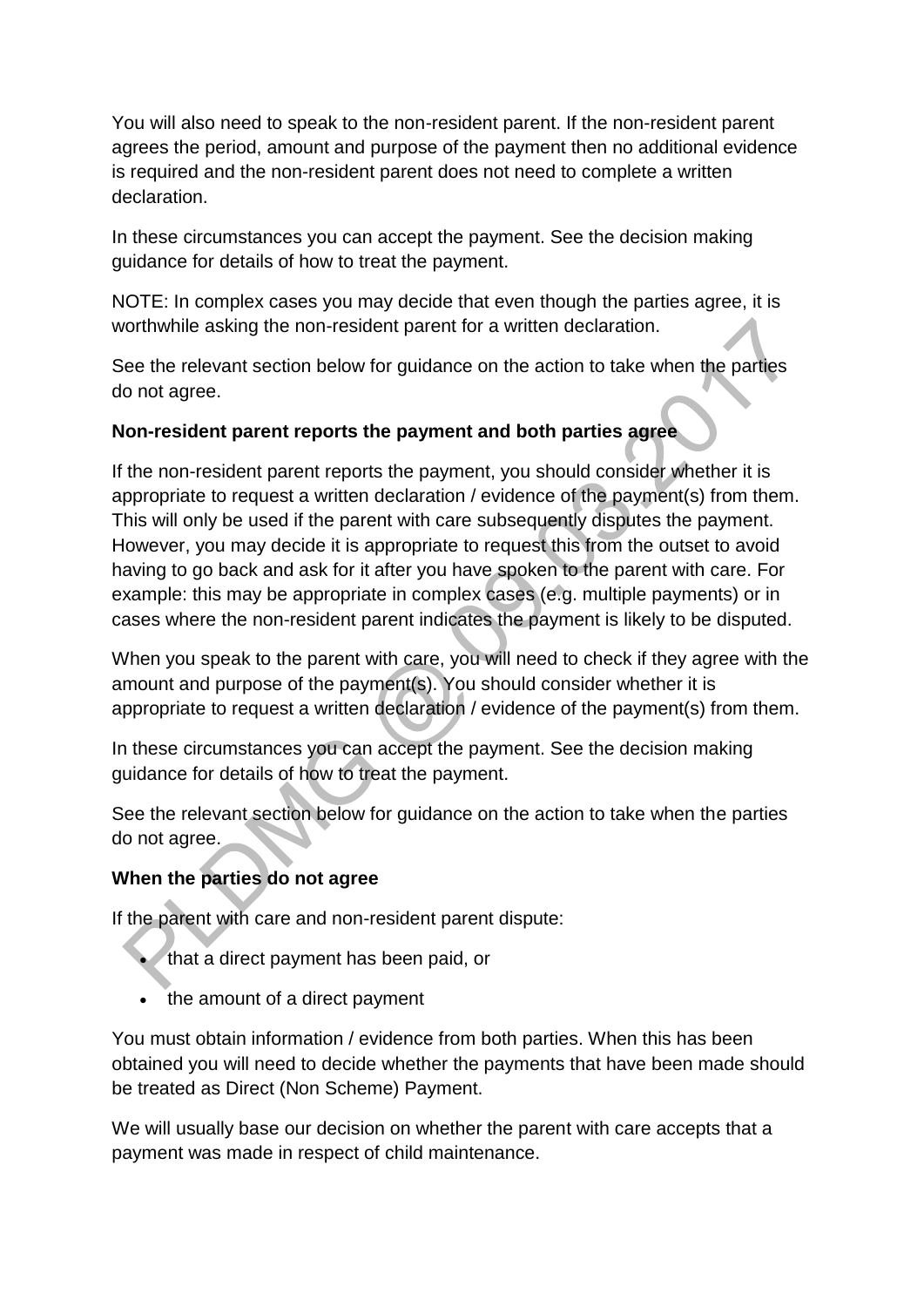You can decide that a direct (non scheme) payment has been made without the parent with care's agreement. But this would only be in exceptional cases, where there is persuasive evidence to support the non-resident parent's claim.

The direct (non scheme) payment declarations issued to the parent with care and in exceptional cases to the non-resident parent, make it clear that in cases of dispute, any evidence and information given to the CMG by either party will be taken into account when making a decision about direct (non scheme) payments.

In the event of a dispute, both the non-resident parent and parent with care may provide further evidence of payment to support their claim or to counter the other party's claim.

Remember: evidence payments were made will not be sufficient in itself, there must be evidence that it is reasonable to treat them as a Direct (Non Scheme) Payment of child maintenance.

## **Parent with care evidence**

Evidence of direct (non scheme) payments from the parent with care may often be solely a written statement advising what payments were received and what they were received for. Although if the parent with care has additional evidence that confirms their position they should be encouraged to submit it (e.g. parent with care states the payment is for a holiday and provides a receipt / invoice).

As a minimum, any evidence must show:

- the payment was not received as claimed
- the full payment was not received as claimed
- the payment was made for one of the excluded reasons listed in the overview ''What does not constitute a direct payment?'', or
- the payment was made under a court order and was not made in respect of any payments due under child support law

# **Non-resident parent evidence**

Evidence from a non-resident parent will normally be required to show that payments were made if this is disputed (for example – copies of their bank statements showing the transfer of money).

If the reason for the payment is disputed it will normally only be possible for the nonresident parent to provide a statement to explain why the payments should be treated as child maintenance.

As a minimum, any evidence must show: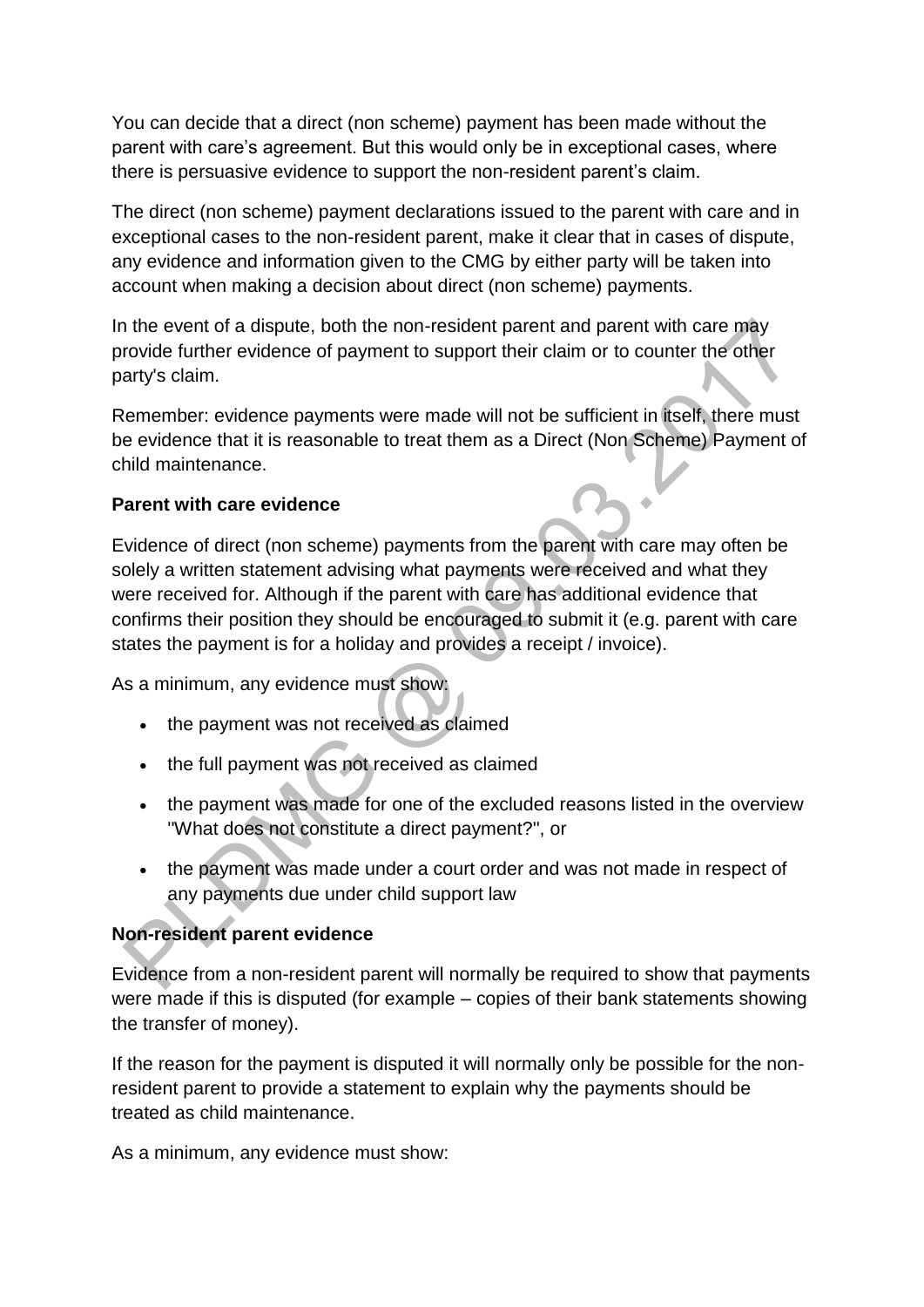- the frequency of the payments
- the amount of the payments
- that the payment was made in respect of child support maintenance for the qualifying children
- where / how the payment was made (e.g. into Parent with care's bank account)

#### **What if the parent with care does not return the written declaration?**

If the non-resident parent states that a direct (non scheme) payment has been made but the parent with care does not return the written declaration, this should be treated as though the direct payment is disputed.

The parent with care should be allowed 14 days to return the declaration. If they do not return it in that time you should make a further attempt to telephone the parent with care to ask them if they agree with the direct payment and to submit any evidence. This attempt and the outcome should be clearly documented.

If the parent with care fails to respond after a period of seven days, you would have to make your decision based on the evidence available to you. See 'When the parties do not agree' for more information.

#### [Return to contents](http://np-cmg-sharepoint.link2.gpn.gov.uk/sites/policy-law-and-decision-making-guidance/Pages/Direct%20non%20scheme%20payments/Direct-non-scheme-payments.aspx#%20Direct%20%28Non%20Scheme%29%20Payments%3a%20Contents)

## [Allocating a Direct \(Non Scheme\) Payment against arrears / future payments](http://np-cmg-sharepoint.link2.gpn.gov.uk/sites/policy-law-and-decision-making-guidance/Pages/Direct%20non%20scheme%20payments/Direct-non-scheme-payments.aspx)

If you accept that a Direct Payment has been made, you need to decide how it should be taken into account. There are two ways of doing this:

- you can reduce any outstanding arrears by the amount of the direct payment, or
- you can allocate the direct payment against the non-resident parent's ongoing maintenance liability (such as reducing the amount they are required to pay for a specific period).

#### **Using a direct (non scheme) payment to reduce arrears**

You can reduce outstanding arrears to reflect a direct payment if:

- arrears have accrued on an ongoing case because the non-resident parent has been making direct payments
- a case is closed, but the non-resident parent has been making direct payments to the parent with care